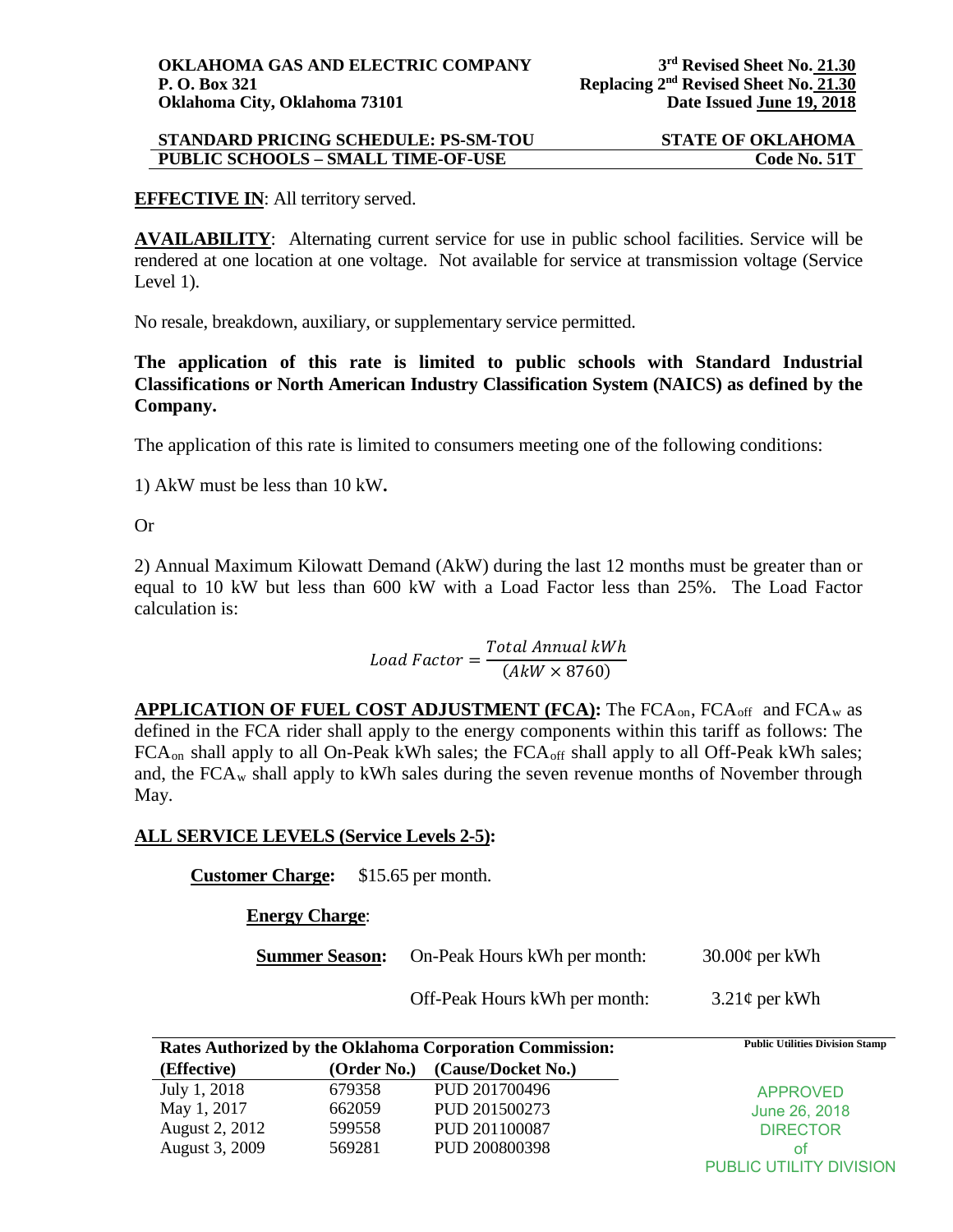| STANDARD PRICING SCHEDULE: PS-SM-TOU<br><b>PUBLIC SCHOOLS - SMALL TIME-OF-USE</b> | <b>STATE OF OKLAHOMA</b><br>Code No. 51T |                    |
|-----------------------------------------------------------------------------------|------------------------------------------|--------------------|
| <b>Winter Season:</b>                                                             | First 1,000 kWh per month:               | $6.80\phi$ per kWh |
|                                                                                   | All Additional kWh per month:            | $3.21\phi$ per kWh |

## **DEFINITION OF SEASONS:**

**Summer Season:** The five OG&E Revenue Months of June through October.

**On-Peak Hours:** From June 1 through September 30, beginning each day at 3:00 p.m. until 7:00 p.m. local time, excluding Saturdays, Sundays, Independence Day (as observed) and Labor Day.

**Off-Peak Hours:** All hours not defined as On-Peak hours.

**Winter Season:** The seven OG&E Revenue Months of November through May.

**BEST BILL PROVISION:** After the first year, the customer will automatically renew under this rate schedule unless the customer notifies the Company otherwise. At the end of the initial enrollment period the customer's billing will be compared to their previous tariff billing using actual usage for the entire period and, if the amount actually paid is higher than what the customer would have paid under their previous tariff, the customer will receive a credit on their bill equal to the difference between the amount actually paid and the amount that would have been paid under their previous tariff. In the case where a customer was not previously subscribed to another tariff, the tariff for comparison shall be the PS-SM tariff. The Best Bill Provision will only be applied after the first full year of subscription to the tariff and will not be available in the ensuing years.

**SERVICE LEVELS:** For purposes of this rate, the following shall apply:

**Service Level 2:** Shall mean service at any nominal standard voltage of the Company between 2 kV and 50 kV, both inclusive, where service is rendered through a Company Substation, which has a transmission voltage source, and the point of delivery is at the load side of the substation or from a circuit dedicated to the customer.

**Service Level 3:** Shall mean service at any nominal standard voltage of the Company between 2 kV and 50 kV, both inclusive, by a direct tap to the Company's prevailing distribution source from a circuit not dedicated to the customer.

**Service Level 4:** Shall mean service at any nominal standard voltage of the Company between 2 kV and 50 kV, both inclusive, where service is rendered through transformation from a Company

| <b>Rates Authorized by the Oklahoma Corporation Commission:</b> |             | <b>Public Utilities Division Stamp</b> |                         |
|-----------------------------------------------------------------|-------------|----------------------------------------|-------------------------|
| (Effective)                                                     | (Order No.) | (Cause/Docket No.)                     |                         |
| July 1, 2018                                                    | 679358      | PUD 201700496                          | <b>APPROVED</b>         |
| May 1, 2017                                                     | 662059      | PUD 201500273                          | June 26, 2018           |
| August 2, 2012                                                  | 599558      | PUD 201100087                          | <b>DIRECTOR</b>         |
| August 3, 2009                                                  | 569281      | PUD 200800398                          | ΩŤ                      |
|                                                                 |             |                                        | PUBLIC UTILITY DIVISION |